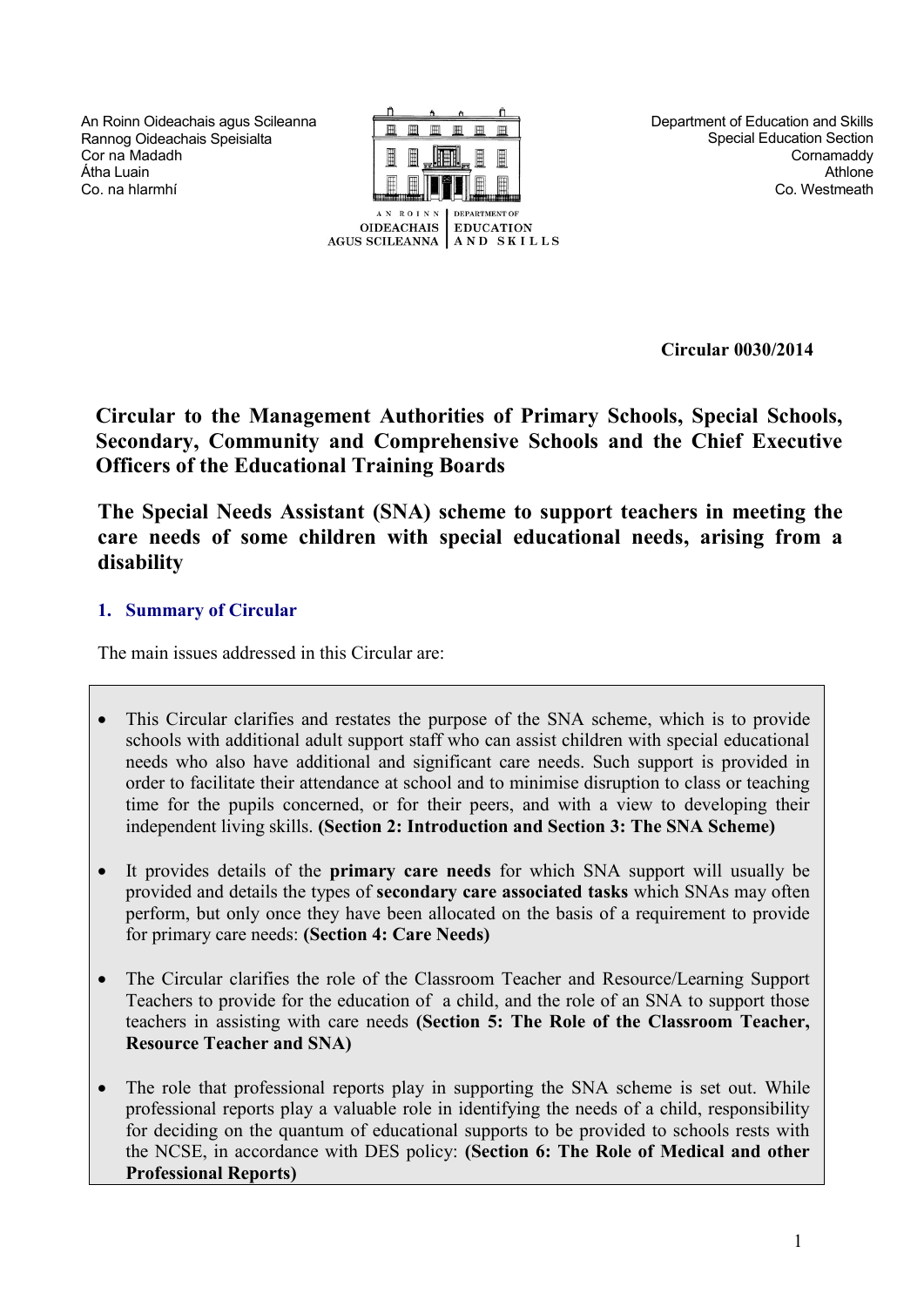- The Circular details the circumstances in which SNA support will be provided for behaviour related care needs. SNA support will only be provided for behaviour related care needs where there is a clear diagnosis of EBD/SEBD, or a behavioural disorder in conjunction with another disability, and also where it is clear that behavioural management strategies have not been successful to date, and where it is demonstrated how access to SNA support can assist the child: **(Section 7: SNA Support for Pupils with Behavioural Care Needs)**
- Details of the particular requirements for SNA support for children with sensory impairment are included: **(Section 8: SNA support for Children with Visual or Hearing Impairment.**
- The Circular provides details of the NCSE allocation process, which is designed to allocate a quantum of SNA support to schools annually to cater for the care needs of qualifying children. **(Section 9: NCSE Allocation process, Section 10: Allocation of Quantum of Support for Schools)**
- Pupils should access the support of an SNA based on their level of needs arising during the school day. The responsibility of schools in relation to the management and deployment of SNAs and requirements to ensure that pupils can develop independent living skills are detailed at **(Section 11: Access to SNA Support, Section 12: Role of School to Manage SNA Support)**
- All SNA allocations are subject to annual review by the NCSE. All allocations will be time bound, made initially for a period of three years, subject to annual review, and subject to a full re-assessment at the end of the three year period. **(Section 13: Annual Review and Section 14: Time bound Allocation)**
- Schools are required to put in place a Personal Pupil Plan (PPP) including a care plan for all pupils availing of SNA support. Schools who employ SNAs must have a clear policy in place, as part of the school planning process to manage and deploy SNAs: **(Section 15: Personal Pupil Plan (PPP)**
- The importance of paying cognisance to the viewpoint of the child in reviewing the level of access to SNA required is set out at **(Section 16: The View of the Child)**
- The policy in relation to SNA deployment at Post Primary school level is detailed: **(Section 17: Post Primary SNA Allocation)**
- Details of how parents or schools may appeal the level of SNA support allocated for a child **(Section 18: Appeal to School and Section 19: NCSE Appeals Process)**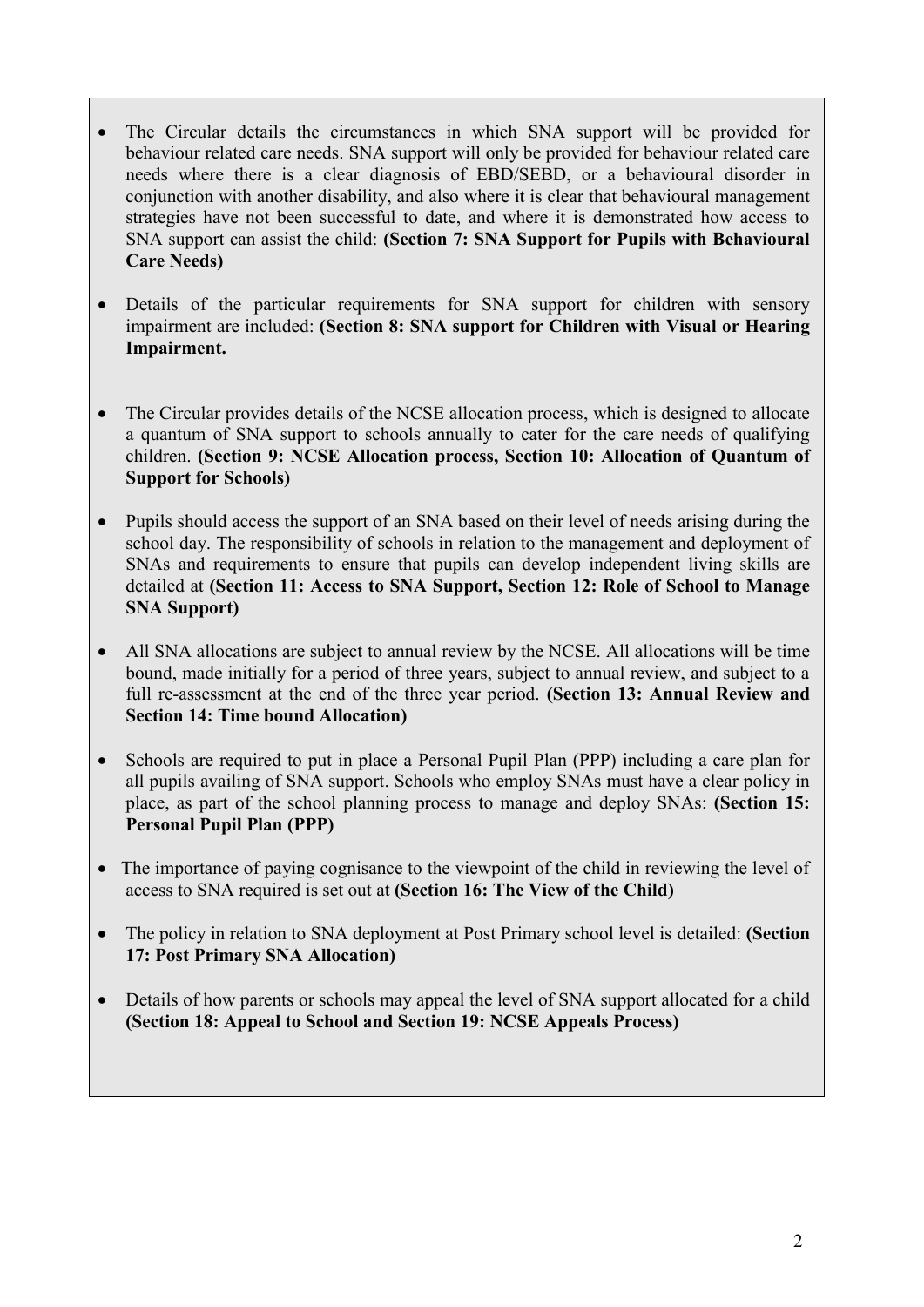# **2. Introduction**

The Special Needs Assistant (SNA) scheme is designed to provide schools with additional adult support staff who can assist children with special educational needs who also have additional and significant care needs. Such support is provided in order to facilitate the attendance of those pupils at school and also to minimise disruption to class or teaching time for the pupils concerned, or for their peers, and with a view to developing their independent living skills.

The Special Needs Assistant scheme has been a key factor in ensuring the successful inclusion of children with special educational needs into mainstream education, and also with providing care support to pupils who are enrolled in special schools and special classes.

Since the criteria for the SNA scheme were last set out in DES Circular 07/02, there have been a number of developments in relation to the provision of special educational supports to schools. This includes; the establishment of the National Council for Special Education (NCSE) and the expansion of National Educational Psychological Service (NEPS); the establishment of the Special Education Support Services (SESS); new school transport and Bus Escort arrangements; and the provision of additional learning support and resource teachers for Primary and Post-Primary schools.

In 2011, the DES published a comprehensive Value for Money and Policy Review of the SNA scheme which made a number of recommendations with regard to the future operation of the SNA scheme. This Review found that the SNA Scheme is supporting schools in meeting the needs of students with disabilities, who also have significant care needs, and that the SNA

scheme has assisted in enabling as many students as possible to be included in mainstream schools.

However, the Review also found that the purpose of the scheme and the allocation process is generally not well understood within schools or by parents. It found that the deployment of SNAs in schools had in practice moved away from the objectives originally envisaged, which was to provide for children's care needs, and had moved towards SNA involvement in behavioural, therapeutic, pedagogical/teaching and administrative duties.

It recommended that the criteria for allocation of support should be restated and clarified for both parents and schools.

The NCSE has also recently published a number of policy advice papers in relation to the provision of services for children with special educational needs, including; 'The Future Role of Special Schools and Classes', 'The Education of Deaf and Hard of Hearing Children'; 'The Education of Students With Challenging Behaviour Arising from Severe Emotional Disturbance/ Behaviour' and; 'Supporting Students with Special Educational Needs'; which make a number of recommendations in relation to the provision of SNA support.

This Circular replaces DES Circulars 07/02 and 09/2009. It should be read in conjunction with:

- [DES Circular 0071/2011: Public Service \(Croke park\) Agreement](http://www.education.ie/en/Circulars-and-Forms/Active-Circulars/cl0071_2011.pdf)  Special Needs Assistants
- DES [Circular 058/2006 Redundancy Arrangements for SNA](http://www.education.ie/en/Circulars-and-Forms/Active-Circulars/cl0058_2006.doc) and [DES Circulars 12/05](http://www.education.ie/en/Circulars-and-Forms/Active-Circulars/sna12_05.pdf) and [15/05](http://www.education.ie/en/Circulars-and-Forms/Active-Circulars/sna15_05.pdf) on Contract of Employment for SNA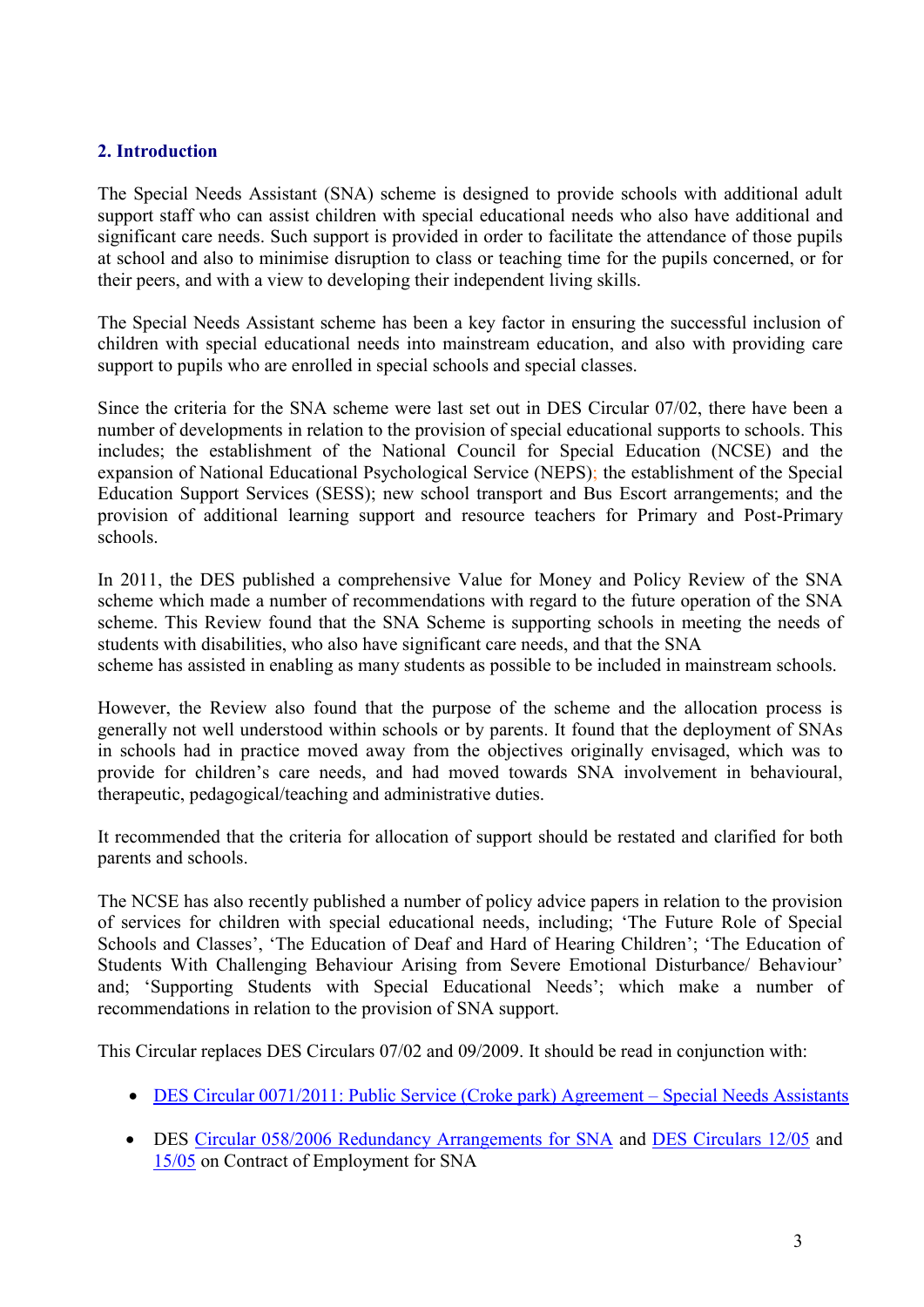- [Guidelines on the Individual](http://www.ncse.ie/uploads/1/final_report.pdf) Education Plan process
- [Special Educational Needs-](http://www.education.ie/en/Schools-Colleges/Services/Educational-Psychologist-NEPS-/neps_special_needs_resource_pack.pdf) A Continuum of Support
- A Continuum of Support for Post Primary Schools
- [Behaviour, Emotional and Social Difficulties \(BESD\)](http://www.education.ie/en/Schools-Colleges/Services/Educational-Psychologist-NEPS-/neps_besd_continuum_teacher_guide.pdf)  A Continuum of Support
- [Sp ED Circular 02/05: Organisation of Teaching resources](http://www.education.ie/en/Circulars-and-Forms/Active-Circulars/sped02_05.pdf) for Pupils who need Additional [Support in Mainstream Primary Schools](http://www.education.ie/en/Circulars-and-Forms/Active-Circulars/sped02_05.pdf)
- [DES Circular 08/02: Applications for full or Part Time Resource Teachers](http://www.education.ie/en/Circulars-and-Forms/Archived-Circulars/Applications-for-full-time-or-part-time-resource-teacher-support-to-address-the-special-education-needs-of-children-with-disabilities.pdf)
- [Inclusion of Students with Special Educational Needs: Post Primary Guidelines](http://www.education.ie/en/Circulars-and-Forms/Archived-Circulars/Applications-for-full-time-or-part-time-resource-teacher-support-to-address-the-special-education-needs-of-children-with-disabilities.pdf)
- [Guidelines for Developing School Codes of](http://www.newb.ie/codes_of_behaviour_guidelines/introduction.asp) Behaviour

# **3. The SNA Scheme**

**SNA support is provided specifically to assist recognised primary, post primary and special schools to cater for the care needs of pupils with disabilities in an educational context, where the nature of these care needs have been outlined in professional reports as being so significant that a pupil will require adult assistance in order to be able to attend school and to participate in education.**

SNA support is provided in recognised primary and post primary schools only. SNA support is not provided in centres which are not recognised schools, but which may be providing services for young people, such as medical facilities, youth detention centres, high support units, hospitals, crèche and pre school settings. Such facilities will generally have a care dimension incorporated into their own staffing arrangements.

SNA support is also not provided for adults attending education centres or to third level education colleges which also have their own arrangements to cater for students with special needs.

Applications from recognised schools under this scheme should be made to the NCSE, as set out in Section 9 of this Circular.

Applications for SNA support will be considered under this scheme where medical or other relevant professional reports set out that a pupil has significant care needs arising from:

- (i) a significant medical need, or
- (ii) a significant impairment of physical or sensory function.

Section 6 of the Circular provides details on the role that medical and other relevant professional reports and assessments play in assisting to identify the care needs of children and guiding the allocation process.

Section 7 of this Circular sets out the circumstances under which SNA support may be allocated to provide for the care needs of pupils whose disability categorisation is that of Emotional Behaviour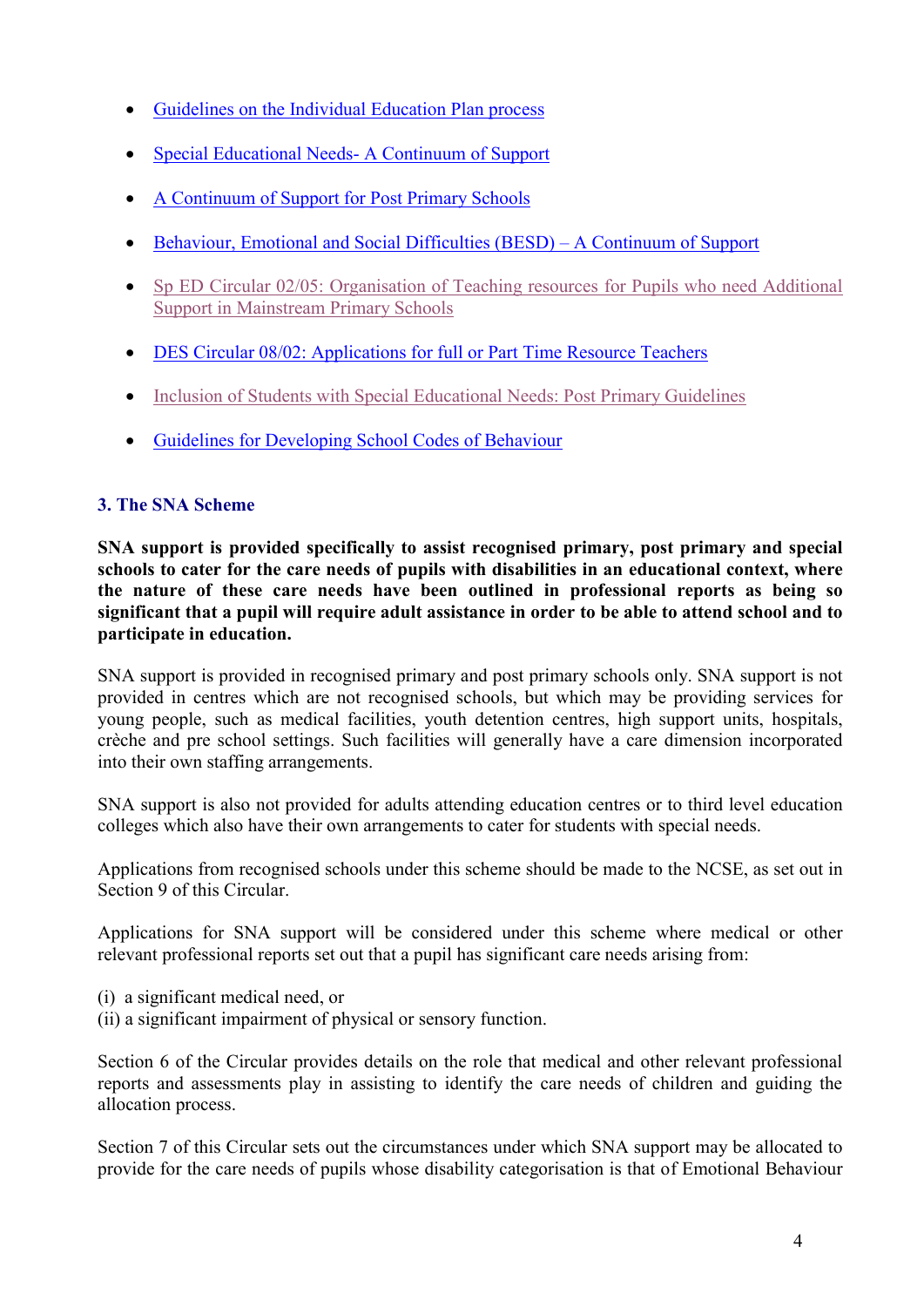Disorder or Severe Emotional Behavioural Disorder, or where the care needs specified relate to behavioural disturbance or behavioural related care needs.

# **4. Care Needs**

All children require care and attention in school. This is particularly true in relation to younger children and infants. All schools have responsibility to provide for the care and wellbeing of all the pupils who attend their schools including children with special educational needs.

**It should not be assumed that all children who have special educational needs or who have been diagnosed as having a disability, require access to SNA support.** 

**It should also not be assumed that the allocation of additional adult SNA support is a prerequisite for a student with special educational needs to attend school.**

**The purpose of the SNA scheme is to provide for the significant additional care needs which some pupils with special educational needs may have.**

It is therefore important to set out what constitutes significant care needs under the terms of this scheme, and which will normally qualify for SNA support under the scheme.

For a child to require or qualify for access to SNA support, a child must have an assessed disability. The care needs outlined must be of such significance that they are beyond that which would normally be expected to be provided to a child by the child's class teacher, support teacher, or other school teachers, or beyond the level of assistance which could be offered to the student by his/ or her fellow pupils in school. The care needs must also be those beyond which could normally be provided for by alternative supportive approaches or modifications of the classroom environment, teaching approaches and/or assistive technology or specialist equipment.

The type of significant care needs that pupils may have can be varied, depending on the nature or level of the disability or sensory impairment that a child may have. Given the variety of medical conditions that children may suffer from, it is not possible to list all of the care needs that may arise here.

## **However, examples of the primary care needs which would be considered significant – and which might require SNA support are:**

 **Assistance with feeding:** where a child with special needs requires adult assistance and where the extent of assistance required would overly disrupt normal teaching time

 **Administration of medicine:** where a child requires adult assistance to administer medicine and where the extent of assistance required would overly disrupt normal teaching time

 **Assistance with toileting and general hygiene: (including catheterisation)** where a child with special needs cannot independently self-toilet, and until such time as they are able to do so

**Assistance with mobility and orientation:** on an ongoing basis including assisting a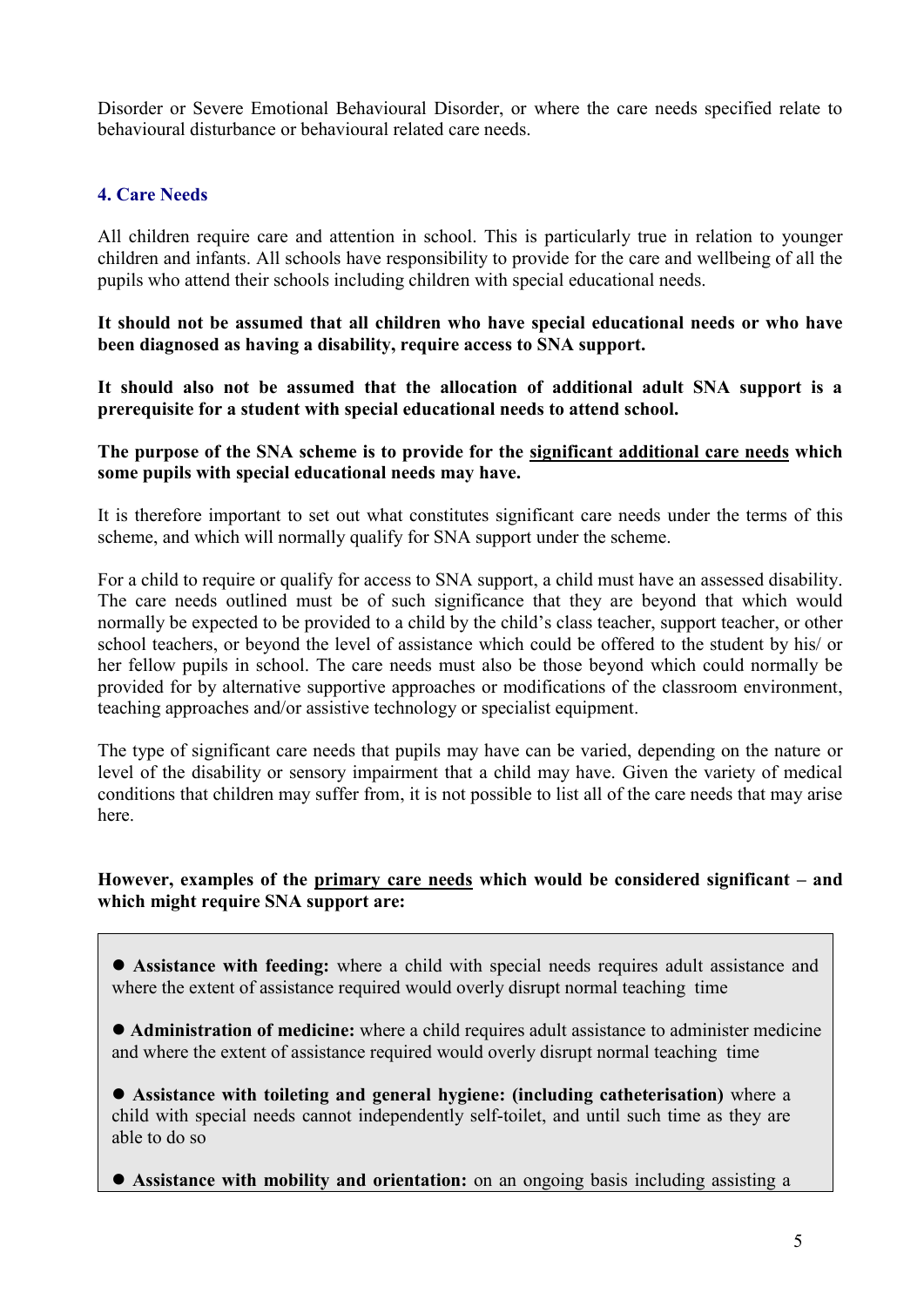child or children to access the school, the classroom, with accessing school transport (where provided, school Bus Escorts should, in the first instance, assist a child to access school transport), or helping a child to avoid hazards in or surrounding the school. (Every effort must be made by the school to provide opportunities for independence e.g. the removal of hazards.)

 **Assisting teachers to provide supervision in the class, playground and school grounds**: at recreation, assembly, and dispersal times including assistance with arriving and departing from school for pupils with special needs where the school has made a robust case that existing teaching resources cannot facilitate such supervision

 Non-nursing **care needs associated with specific medical conditions**: such as frequent epileptic seizures or for pupils who have fragile health.

 **Care needs requiring frequent interventions including withdrawal of a pupil from a classroom when essential**: This may be for safety or personal care reasons, or where a child may be required to leave the class for medical reasons or due to distress on a frequent basis.

**Assistance with moving and lifting of children, operation of hoists and equipment.**

 **Assistance with severe communication difficulties** including enabling curriculum access for pupils with physical disabilities or sensory needs (See also section 9) and those with significant, and identified social and emotional difficulties. Under the direction of the teacher, this might include assistance with assistive technology equipment, typing or handwriting, supporting transition, assisting with supervision at recreation, dispersal times etc.

The tasks noted above are the primary care support tasks for which access to SNA support will normally be provided.

The following tasks are the type of **secondary care associated tasks** which SNAs will often perform, but only once they have been allocated on the basis of the primary care support tasks listed above. The indicative list of secondary associated tasks listed below is not definitive and is reflective of the tasks detailed in Circulars 08/02 and 71/2011.

The associated support tasks which may be carried out, but which would not in themselves normally constitute a reason for the allocation of SNA support include:

• Preparation and tidying of workspaces and classrooms or assisting a child who is not physically able to perform such tasks to prepare and tidy a workspace, to present materials, to display work, or to transition from one lesson activity to another. To assist with cleaning of materials.

 Assistance with the development of Personal Pupil Plans for children with special educational needs, with a particular focus on developing a care plan to meet the care needs of the pupil concerned and the review of such plans.

 Assist teachers and/or Principal in maintaining a journal or care monitoring system for pupils including details of attendance and care needs. Assist in preparation of school files and materials relating to care and assistance required in class by students with special needs.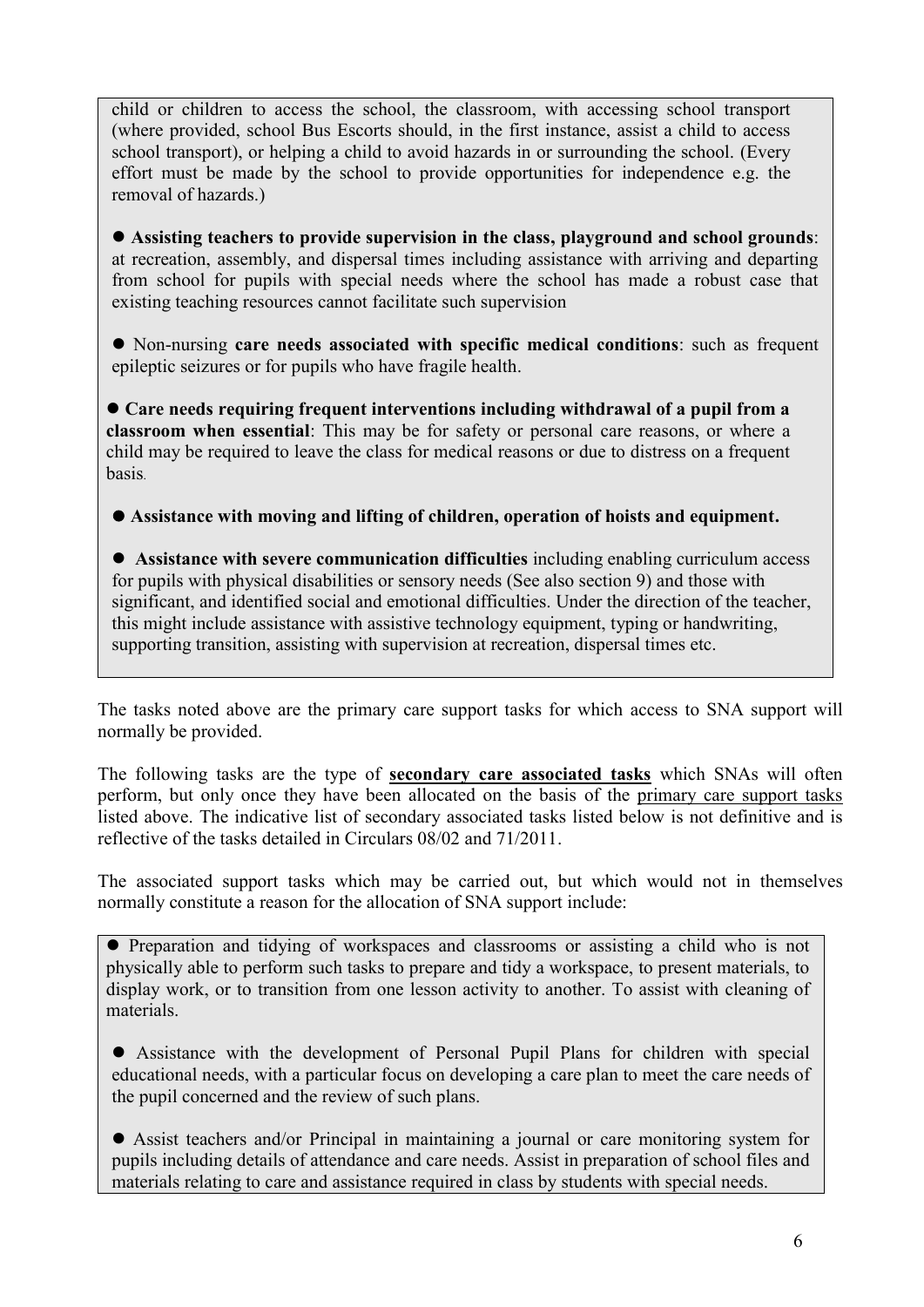Planning for activities and classes where there may be additional care requirements associated with particular activities, liaising with class teachers and other teachers such as the resource teacher and school principal, attending meetings with parents, SENO, NEPS Psychologists, or school staff meetings with the agreement and guidance of class teacher/principal

 Assistance with enabling a pupil to access therapy or psycho-educational programmes such as anger management or social skills classes, under the direction of qualified personnel<sup>1</sup>, including class teachers or support teachers.

 Assistance to attend or participate in out of school activities: walks, or visits, where such assistance cannot be provided by teaching staff.

## **5. The Role of the Classroom Teacher and Resource/Learning Support Teachers and the Role of an SNA to support those teachers**

Students with special educational needs can have very complex learning needs and should be taught by qualified and experienced teachers who are equipped with the necessary skills to meet the needs of these students.

SNAs are recruited specifically to assist in the care needs of pupils with disabilities in an educational context. SNAs therefore do not have a teaching/pedagogical role and it would not be appropriate for pupils with special needs to be taught by unqualified personnel.

Section 22 (1) of the Education Act 1998 states the primacy of the teacher in the education and personal development of students in schools. The classroom teacher is responsible for educating all pupils in his/her class, including any pupil with a special educational need. The class teacher has primary responsibility for the progress and care of all pupils in his/her classroom, including pupils with special educational needs.

It is the responsibility of the classroom teacher to ensure that each pupil is taught in a stimulating and supportive classroom environment where all pupils feel equal and valued. The teacher will have access to all information that is likely to be relevant to teaching or supervising a pupil with special educational needs. The classroom teacher also has a central role in identifying and responding to pupils with additional needs. These responses will be informed and assisted by collaboration with colleagues, parents/guardians and others such as the school's NEPS psychologist and the local SENO.

<u>.</u>

<sup>&</sup>lt;sup>1</sup>Therapy interventions such as speech and language and physiotherapy services are often provided to students who require such therapy in schools by HSE medical professionals.

The role of the SNA is to support the care needs of a child. Therefore, while it is appropriate for SNAs to assist students to access therapy support in schools, or to assist a therapist in providing support for a child or assist the child to preform therapy tasks directed by a therapist, it is not appropriate for an SNA to be expected to be responsible for the management or provision of therapy services in view of the particular skill-set required to deliver therapeutic interventions. Accordingly, the delivery of therapies is not in itself a reason to warrant the allocation of an SNA post nor can the provision of SNA support be made to compensate for a lack of therapy provision by qualified personnel.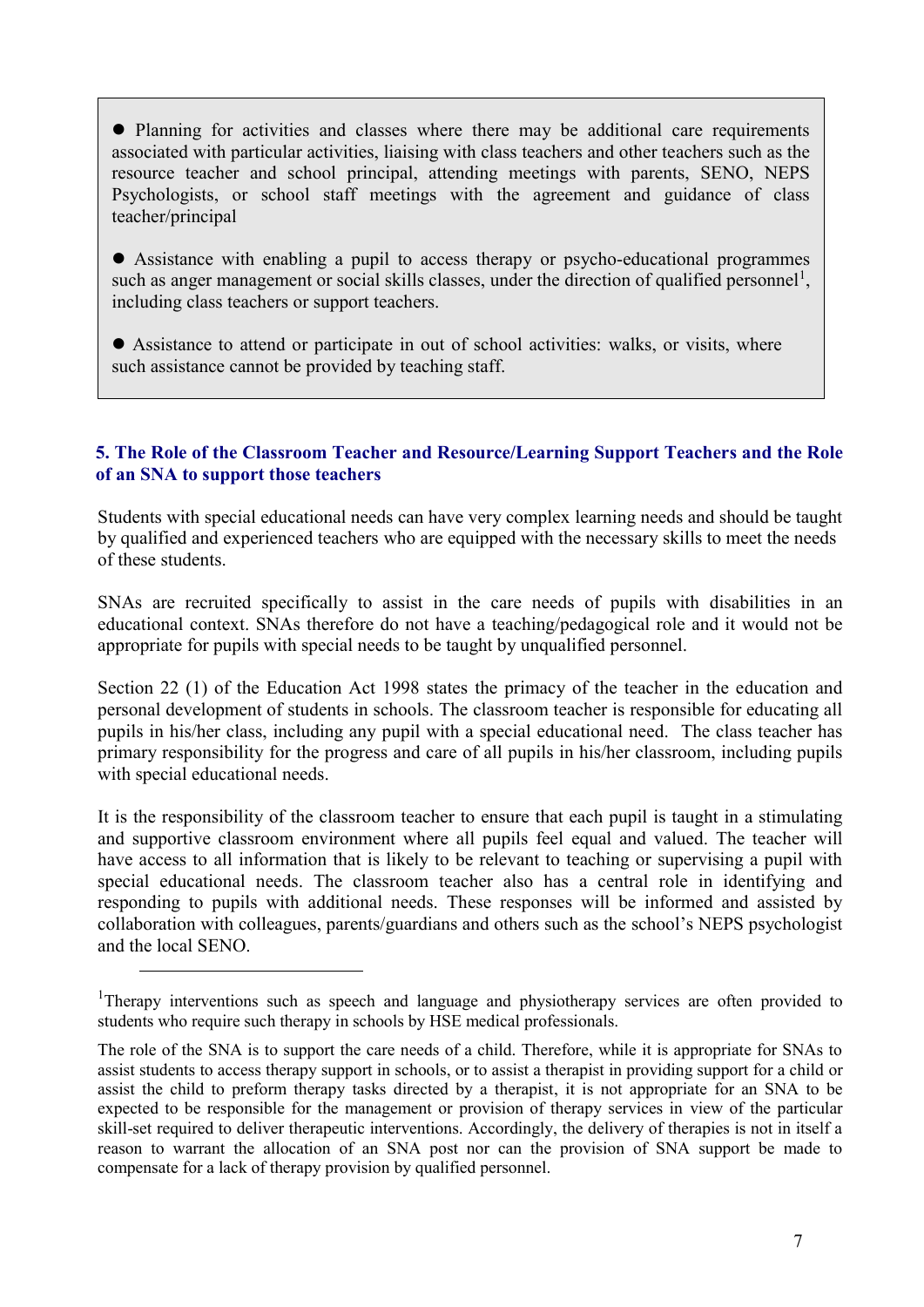The classroom teacher will also make specific accommodations for a pupil within the class as a result of concerns about a pupil's progress, application, communication, behaviour or interaction with peers.

When a pupil with significant and complex care needs has access to support from a SNA the classroom teacher will work closely with the SNA. However the class teacher continues to have primary responsibility for teaching and learning and for the social and emotional development and progress of the pupil.

Though the SNA can provide useful assistance to the teacher in ensuring that the pupil is able to access education, the role of the SNA is not to provide additional tuition, as this is the role of qualified learning support/resource teachers who may assist the teacher to provide additional teaching to pupils with special educational needs.

## **Additional Teaching Support**

1

Many children with significant special educational needs require additional teaching support in schools<sup>2</sup>. In such circumstances, the classroom teacher will be supported by a resource teacher/ /learning support teacher, who are fully qualified teachers who will have access to additional training in the area of special education, and who will work closely with the class teacher to provide additional teaching support for children with special educational needs (SEN).

The classroom teacher and resource /learning support teacher will consider ways in which the curriculum can be differentiated or adapted to suit the needs of individual pupils so as to make the best use of the additional teaching hours. This may also involve identifying the most appropriate teaching strategies and programmes to meet the child's needs. Parents are typically consulted as part of this process.

Resource/learning support can be provided in a variety of ways. The support teacher might teamteach by working in the classroom with the class teacher or withdraw students in small groups and/or individually for a period of time (depending upon the nature of pupils needs) for intensive teaching of key skills.

Whereas the SNA may assist to ensure the delivery of both class teaching and additional teaching, the SNA is not the person who is designated to deliver this teaching or instruction.

## **6. Role of Medical and other Professional Reports/Recommendations by Medical and other Professionals**

SNAs are provided specifically to assist schools to cater for pupils with disabilities, who have additional and significant care needs, in an educational context and where the nature of these care needs have been outlined in medical and other professional reports as being so significant that a

<sup>&</sup>lt;sup>2</sup> Access to resource teaching/learning support is provided to schools either under the General Allocation Model or through additional resource teaching hours allocated to schools in respect of individual pupils in line with criteria set down by the Department of Education and Skills. The criteria specify the level or number of additional hours to be provided to pupils according to the category or type of need for which they have been assessed. The allocation is made to schools by NCSE SENOs.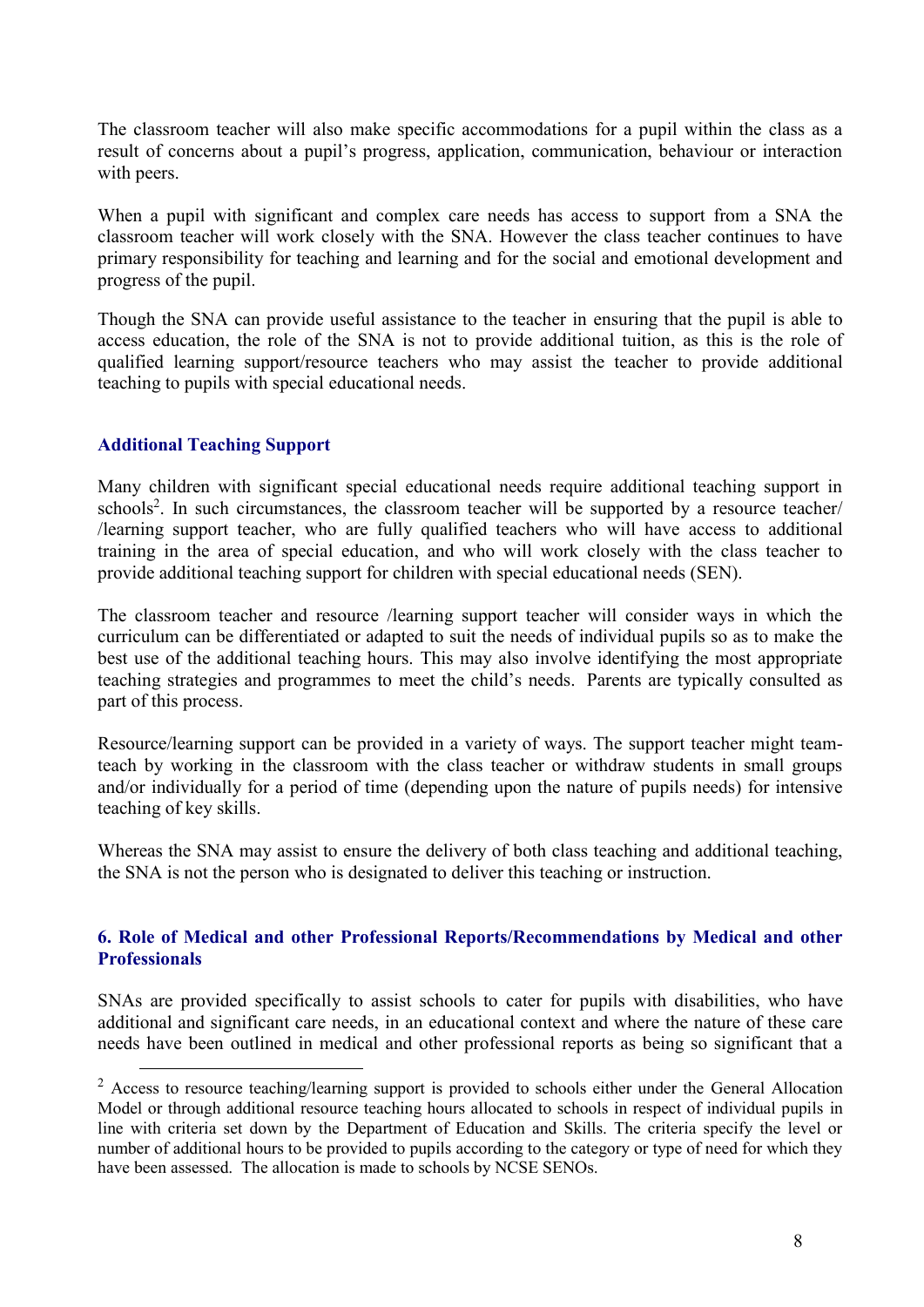pupil will require additional adult assistance in order to be able to attend school and to participate in education.

Professional reports and assessments therefore play an important role in the SNA allocation process.

### **Responsibility for deciding on the quantum of educational supports and resources to be allocated to schools to support individual pupils, rests with the NCSE, in accordance with DES policy.**

The consideration of professional reports is an integral part of determining the extent of supports to be provided for pupils with special educational needs. However, whereas health reports provide valuable assistance to education providers in identifying a diagnosis or identifying appropriate interventions, health staff have been directed by the HSE not to include references to the specific quantum of educational resources in their reports, but should state the outcome of assessments carried out and the range of needs of the child as clearly as possible.

This is because, while a medical or relevant professional report can indicate the care needs that a child may have, the Health professional will not have knowledge or awareness of the current resources available to a school to cater for these care needs, will not be aware of the layout of the school, or have had an opportunity to observe the child in class or observe their interaction with their teachers and classmates on an ongoing basis.

It is the role of the NCSE to process applications from schools for SNA support, taking into account the frequency and extent of the care needs as referenced in the professional report, the manner in which they arise in a school setting and in this regard, the evidence the school can provide to support the application. The NCSE can also consult with other professional e.g. NEPS and will allocate a level of SNA support to a school to ensure that the school has sufficient resources to cater for the significant care needs of the relevant children who are enrolled in the school for whom it has been indicated that there is a care requirement.

**In general, it is therefore expected that all primary school pupils having their first school experience will have been enrolled and have commenced attending school before any application for support will be made.**

## **7. SNA Support for Pupils with Behaviour Related Care Needs**

The Value for Money and Policy Review of the SNA scheme found, that in many instances, SNAs were being used, contrary to the intended purpose of the scheme, to contain or manage pupil behaviour as distinct from students receiving appropriate interventions in school through individualised planning, whole-school pupil management strategies (including the promotion of positive relationships between and among staff and students), and additional psycho-educational programmes (such as anger management or social skills classes) and psychiatric/medical interventions, as required.

Students with challenging behaviour need, in the first instance, should be supported by their class teachers, other school staff members, and by whole school polices on the management of behaviour in schools. The responsibility for the overall progress of students with behavioural difficulties lies with the classroom teacher. The emphasis in the school situation should be on the development of well co-ordinated interventions in response to the child's identified needs. The provision of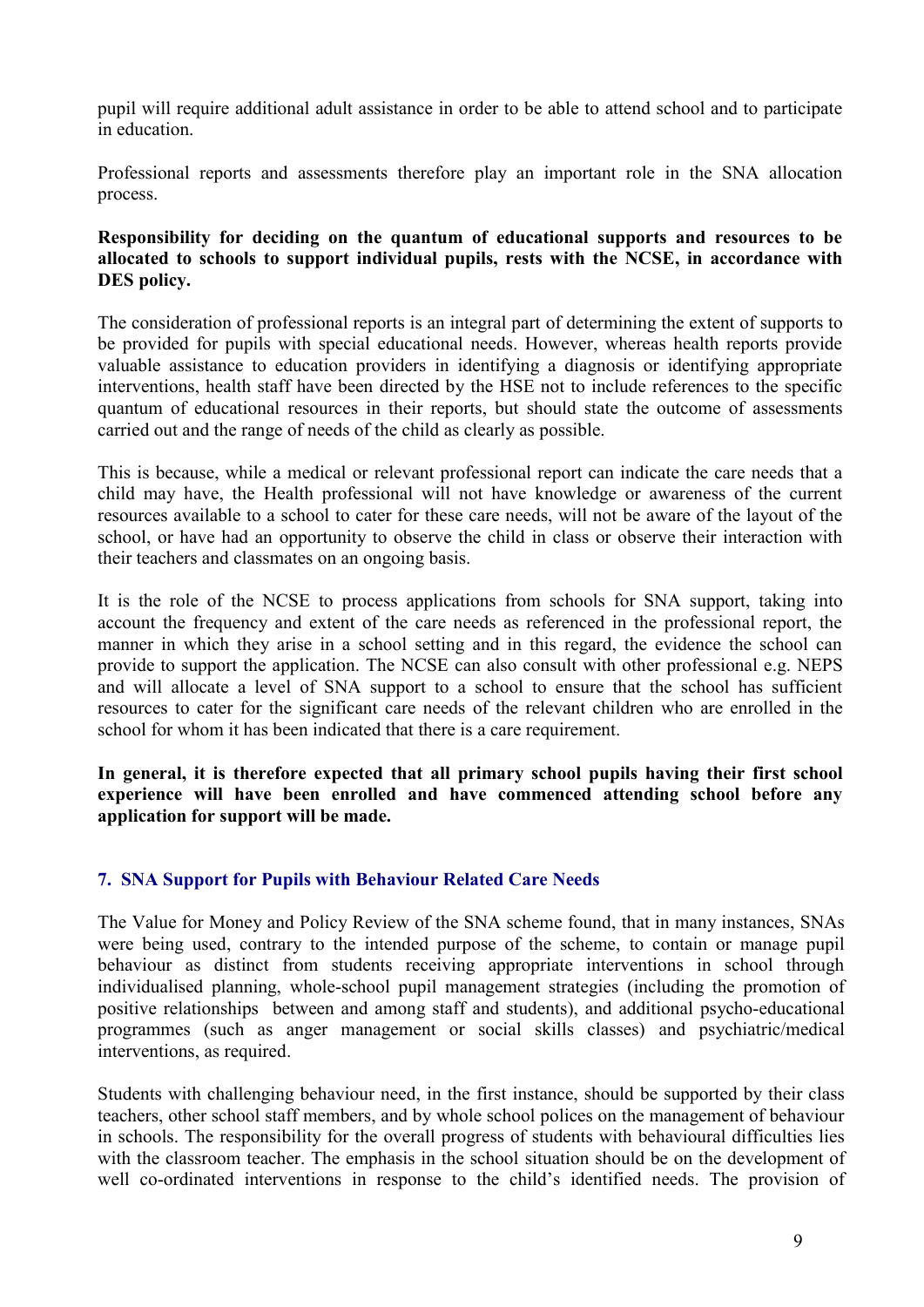appropriate teaching and health supports, as required, should result in improved behaviours, leading to improved educational outcomes for children with Emotional Behavioural Disorder (EBD) or Severe Emotional Behavioural Disorder (SEBD).

#### **For children who are experiencing behavioural difficulties or who have received a diagnosis which places them in the EBD disability category, it should not be assumed that all children who have some form of emotional behaviour disturbance require access to SNA support or that SNA support is the appropriate intervention in each instance.**

A range of guidelines are available to support schools in meeting the needs of children with behaviour, emotional and social difficulties. These include:

- Behaviour, Emotional and Social Difficulties (BESD) A Continuum of Support Guidelines [www.education.ie](http://www.education.ie/)
- DES Information Guides for Primary and Post Primary schools on Supporting Students with Behavioural, Emotional and Social Difficulties [www.education.ie](http://www.education.ie/)
- Guidelines for Developing School Codes of Behaviour [www.newb.ie](http://www.newb.ie/)

The Information Guides above indicate that behavioural, emotional and social difficulties can occur on a continuum from mild, transient difficulties to difficulties which are significant and persistent. Thus, responses provided should be incremental, moving from classroom based interventions to more intensive and individualised interventions. The timing and pace of implementation may vary depending on the level of need and the nature of the presenting problems, with interventions tailored to the individual needs of pupils.

**Provision of SNA support should therefore not be considered as a first response for management of behaviour. SNA support should only be provided where it is clear that behavioural management strategies have not been successful to date and where it is demonstrated how access to such support can assist with ongoing planning and intervention for the child**

Thus, SNA support is not a substitute for the normal behavioural management and disciplinary practices that a school is required to have in place.

Where a professional report has identified care needs as being related to behaviour, access to SNA support will only be considered after the school has set out the specific strategies that have been employed to manage the behaviour and those that have been implemented to minimise the pupil's difficulties in accordance with the staged approach recommended by the guidelines which recommend a number actions or interventions at different stages; <sup>3</sup>

**(1) Classroom Support** when a teacher first becomes aware that a pupil is showing significant behavioural, emotional and social difficulties;

<u>.</u>

<sup>3</sup> At second level the three stages of assessment and intervention are referred to as: 1. Support for All (Whole school Approaches/classroom/Subject Support: 2. School Support (for Some) Individual and/or Group approaches; 3. School Support Plus (for a Few) Individual.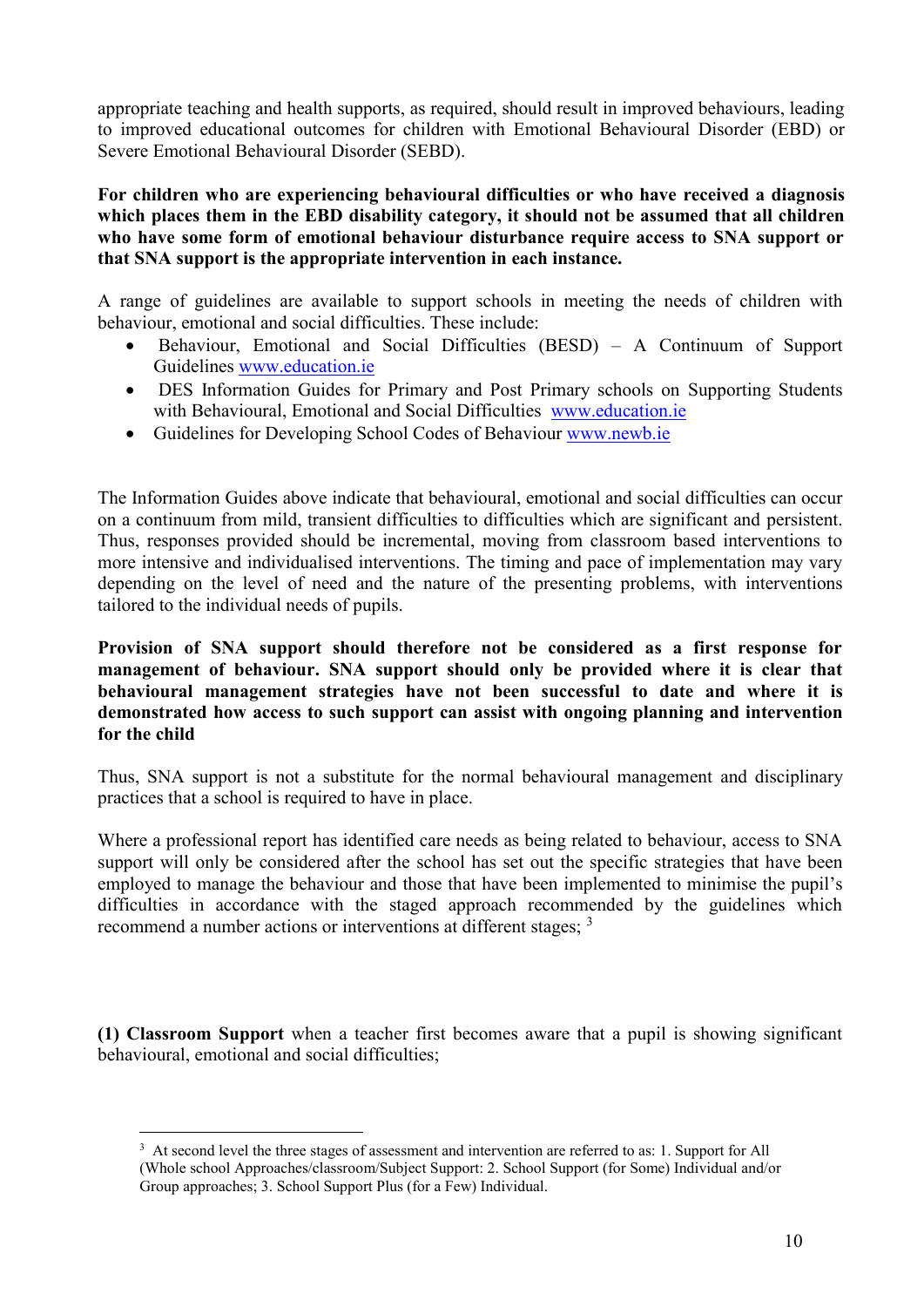**(2) School Support** which involves more systematic gathering of information relating to the pupil's behaviour and the development and monitoring of a support plan (in collaboration with the learning support/resource teacher, principal) and finally;

**(3) School Support Plus** which involves a more intensive individualised response for those pupils with more severe and/or persistent needs and will often include liaison with outside agencies and professionals.

Further guidance on the type of classroom and school supports which can be provided are available in the DES Information Guides for Primary and Post Primary schools on Supporting Students with Behavioural, Emotional and Social Difficulties which are available at [www.education.ie](http://www.education.ie/)

Schools may also seek advice from their local NEPS psychologist as to how children with behavioural needs can best be supported in schools. NEPS supports schools in developing whole school responses, including specific interventions for groups of children and for individual pupils with behavioural, emotional and social difficulties. SENOs provide advice in relation to SNA deployment and support for pupils' care needs. Further assistance may also be provided to schools by the Special Educational Support Service (SESS), by the National Behavioural Support Service (NBSS) for post primary schools who can be contacted through the Navan Education Support Centre for advice on positive behaviour and learning throughout the school.

**Where there is a diagnosis of EBD/SEBD, or a diagnosis of a behavioural disorder in conjunction with another disability categorisation, access to SNA support will only be sanctioned in cases:** 

- **where it is clear that school based interventions have been attempted and have not worked to date (as evidenced in educational and behavioural plans and reviews)**
- **where there is a clear and documented history of violent behaviour, assault, or self harm, or other safety issues including leaving the school premises.**
- **where it has been clearly demonstrated that the behaviour of the child is such that it is impossible to teach him/her in a classroom situation without additional adult assistant support on a temporary basis.**
- **Where the school sets out clearly how access to SNA support will support educational and behavioural planning.**

As SNA support will only be sanctioned for behavioural related care needs in the circumstances detailed above, in the case of new applications for SNA support, where a professional report has identified the care needs as being related to behaviour, in general, it will not be possible to consider access to SNA support until there has been a clear assessment of the child's needs in the classroom setting and other school contexts.

**Schools will also be required to detail what interventions have been put in place, including the specific strategies that have been employed to minimise the pupil's difficulties and to promote more adaptive behaviours.**

**Where an application relates to the management of a student's behaviour, there must be clear evidence that sustained efforts have been put in place by the school and that these have not proven to be successful to date in the amelioration of such documented behaviours.**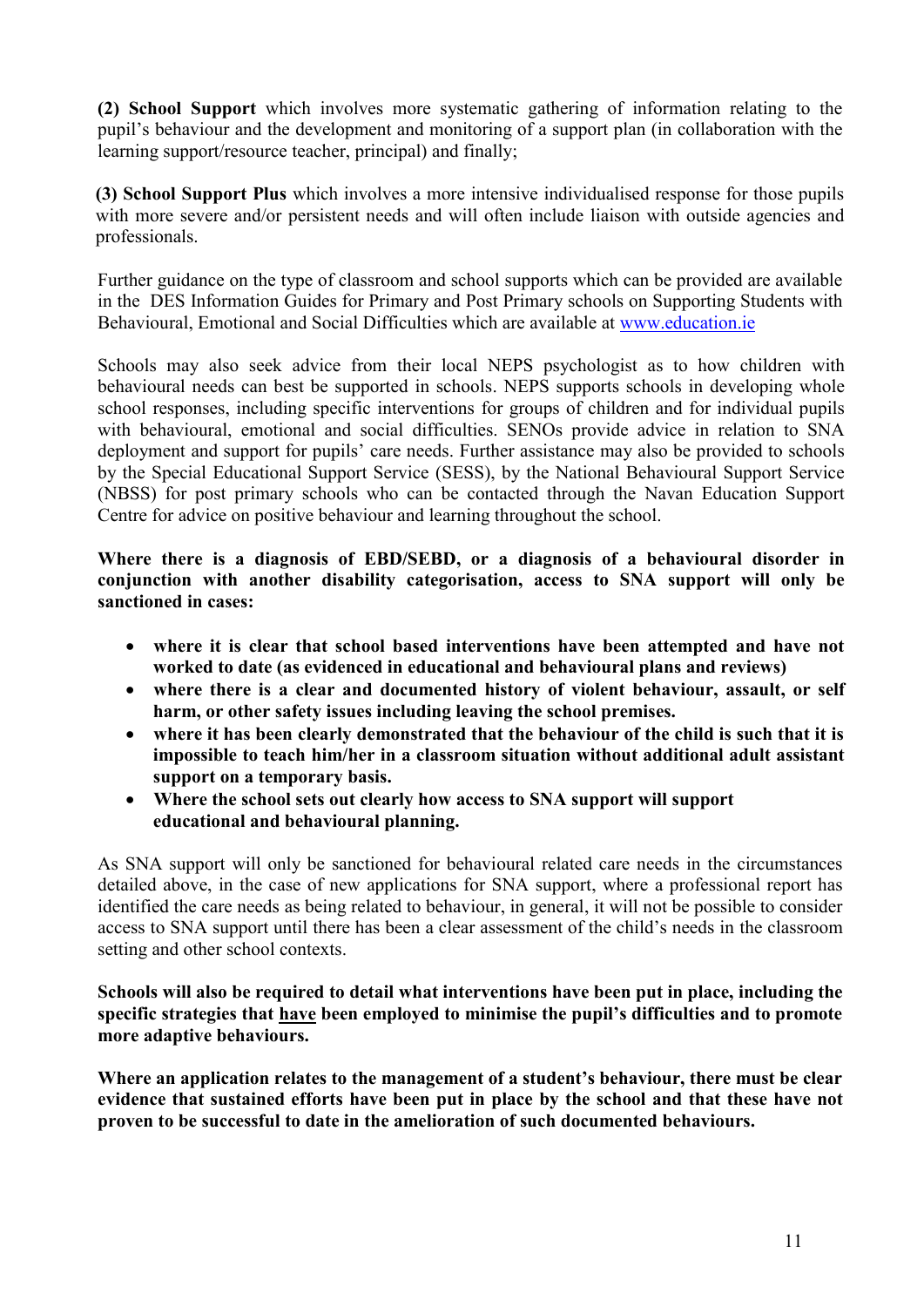### **Where access to SNA support is granted overall progress continues to lie with the classroom teacher (supported by learning support or resource teacher) and that the child should not be excluded for extended periods of time from the classroom setting.**

The care role of the SNA, in instances where SNA support is sanctioned to assist with behavioural related care needs, is concerned with assisting the teacher to meet the care needs of the child by:

- preserving the safety of the pupil and others with whom the pupil is in contact
- assisting to ensure the prevention of self injurious or destructive behaviour
- reinforcing good behaviour on the child's part and acting as a positive role model for the child
- Assisting with recording data in relation to pupil behaviour and behavioural development

As set out in section 15 below, the deployment of all additional supports which are provided to support children with special needs should be linked to personalised planning processes for the pupils for whom the applications are being made.

It is important to ensure that the school has a clear plan in place as to how an SNA resource, which is being provided to assist with behavioural difficulties, will be utilised and to set out the timeframe for which this resource is expected to be required. The plan should also demonstrate how the school intends to actively reduce, and, if possible, eliminate dependency on SNA support within a reasonable timeframe and should include time-bound targets for the development of independence skills and for a reduction in behavioural difficulties.

SNA support should not be considered as a permanent solution to behavioural problems but as an assistive support to try to improve and adjust behaviours in a managed way over a period of time.

**All SNA allocations for behavioural purposes will therefore be time bound, being made initially for a maximum period of three years, subject to annual review, and a full reassessment of the child's care needs before the end of the three year period.** 

## **8. SNA Support for Children with Visual and Hearing Impairment**

Children with acute sensory impairment such as visual or hearing impairment have particular and distinct care needs which are of a non teaching nature, but where the assistance of SNA support is required for those pupils to be able to attend school and to be able to access the curriculum.

SNAs can assist in providing access to peer interaction and curriculum participation for pupils who have a hearing impairment and who communicate through sign language. They may also assist in the care and preparation of audiological and assistive technology equipment.

For pupils with visual impairment they may assist in the preparation of Braille materials, tactical graphics, assistive technology equipment, large print assists, and also assist with orientation and mobility throughout the school day.

Care support may also assist to ensure that such students do not experience social isolation and exclusion due to an inability to communicate with staff members and peers.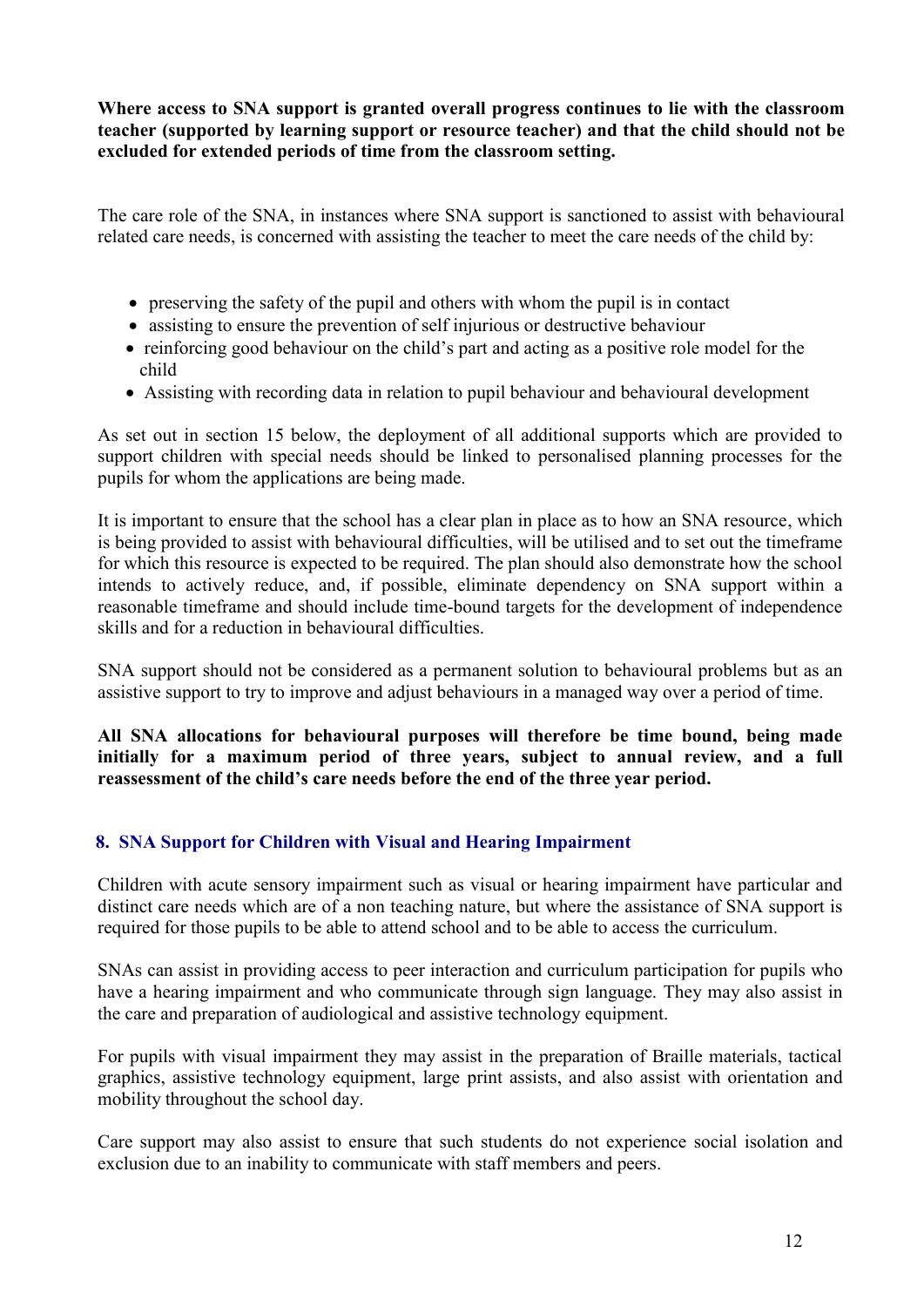Circular 0071/2011, which outlined the revised employment terms and conditions for SNAs, restated the role of the SNA in Ireland to ensure that it includes the necessary duties that are required to support the care needs of Deaf and hard of hearing students.

In addition to the care needs detailed in Section 4 of this Circular there are additional support needs which children with hearing impairment require including the use of Sign Language support in order to assist with communication and socialisation.

- **Schools should therefore ensure that SNAs who work with Deaf and hard of hearing children are equipped with the skills necessary to support the particular needs of these pupils, including capacity to use Sign Language where required.**
- **Where existing SNA staff are required to be trained to provide Sign Language or specialist training (Braille, Lámh, Sign Language, Augumentive/Alternative Interventions) to assist in the provision of support for children with a specific sensory impairment, schools should ensure that the most senior SNA staff in the school are the staff that are trained in order to avoid a situation where staff trained in specialist skills may leave the school due to a reduction in the overall level of SNA support allocated to a school in future years.**

## **9. NCSE Allocation Process**

The NCSE is responsible, through its network of local SENOs for allocating SNAs to schools to support children with special educational needs, in accordance with DES criteria, including a requirement to have regard to the overall limit on staffing numbers under the Employment Control Framework.

A key feature of the NCSE allocation process is to provide for an annual allocation of SNA support to eligible schools. The NCSE issues a Circular to schools each year requesting that they submit applications for SNA support to the NCSE in respect of applications for such support for the coming school year.

Having considered all of the applications received, the NCSE will advise schools of their SNA allocation quantum for the coming school year, taking into account the number of valid applications for SNA support and the assessed care needs of the children concerned. This gives schools certainty as to the resources which will be available to them for the coming school year and allows for school planning to commence as soon as possible.

Whereas the NCSE will continue to consider applications throughout the school year in cases where schools have enrolled new pupils with care needs, where new assessments have been forthcoming, or in cases of emergencies, the main allocation of SNA support is now made to schools on an annual allocation basis.

Full details regarding the NCSE allocation process are available at [www.ncse.ie](http://www.ncse.ie/) or through your SENO.

To ensure the greatest level of transparency and fairness possible the NCSE publish details of all SNA allocations which are made to school each year on their website. These details are also available at [www.ncse.ie.](http://www.ncse.ie/)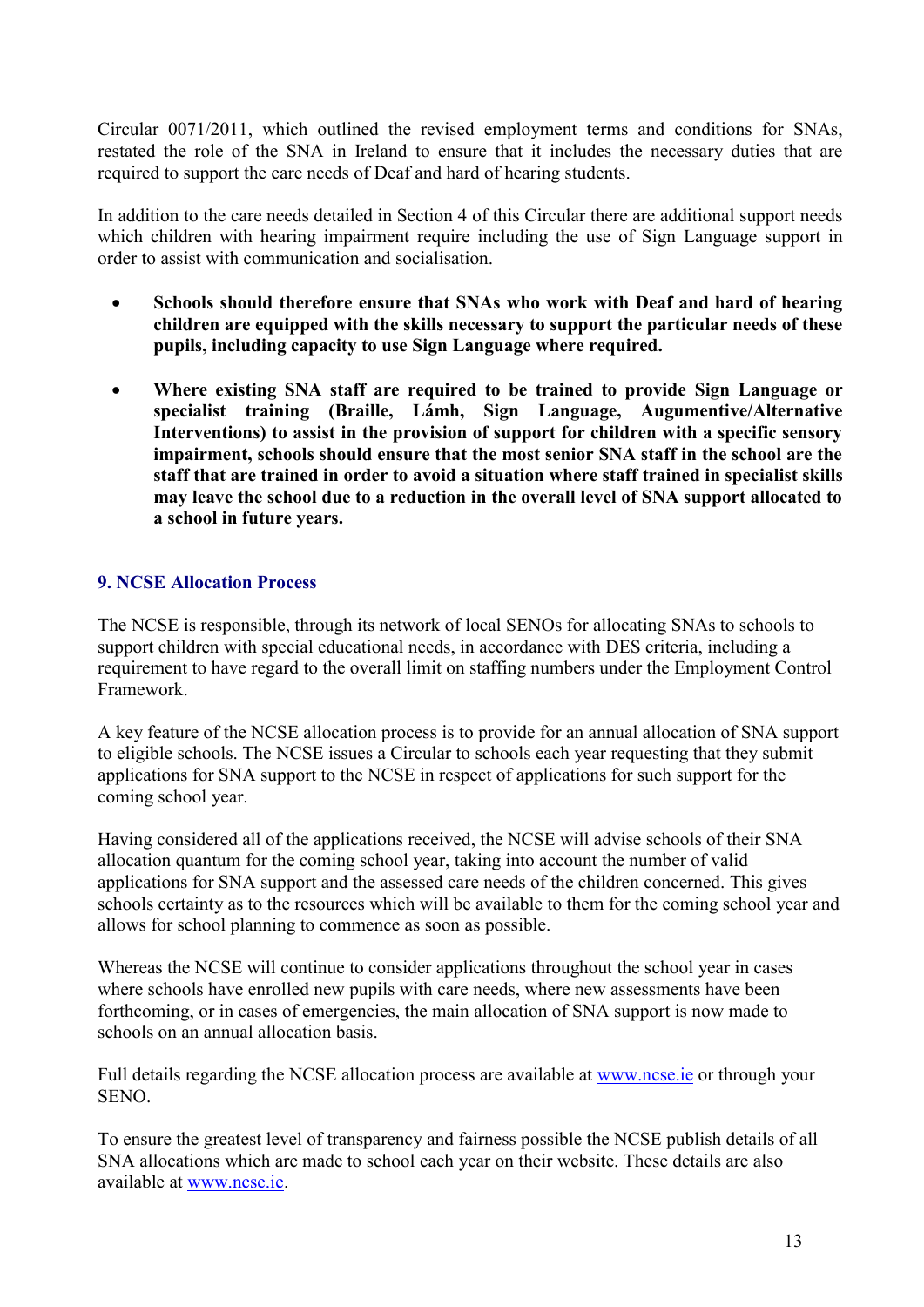#### **10**. **Allocation of Quantum of Support to Schools**

SNAs are not allocated to individual pupils but to schools, as a school based resource, in the same manner that teachers are allocated to schools.

The NCSE allocates a quantum of SNA support for each school annually, taking into account the care needs of all of the qualifying children enrolled in the school, and on the basis of the assessed care needs of all of the children concerned, rather than solely by reference to a pupils disability categorisation.

**The provision of a quantum of support to schools gives schools the autonomy and flexibility to manage their allocation of SNA support in order to utilise this support to the best possible effect. It allows schools to target support to those pupils who have the greatest degree of need at any given time, recognising that the level of need that a child may have may be variable over time. The school is in a position to use their educational experience and expertise to manage the level of support which has been allocated to them to provide for the care needs of identified children as and when those needs arise and to provide access to SNA support for all children who have been granted assess to support.**

#### **11. Access to SNA support**

The SNA scheme is designed to provide schools with additional adult support staff who can assist children with special educational needs who also have additional and significant care needs.

Their role is not to act as a constant personal assistant to individual children, who need to be able to develop independent living skills and to associate independently with their classmates. Neither is the role of an SNA to act as an alternative teacher for children with special educational needs, who are required to be taught by the class teacher with additional support from resource/learning support teachers in schools.

#### **Pupils will access the support of an SNA based upon their level of need, which can range from a requirement for brief periods during the day to most of the school day in some instances.**

There are a relatively small number of children, who for medical or sensory reasons associated with their condition, require full time care support throughout the school day. For such children, access to full day support will be provided for and this will be reflected in the school quantum of SNA allocation.

The majority of children who have care needs, however, require attention and assistance at certain times of the school day and require intermittent intervention at particular points.

It is neither efficient nor beneficial for children to have a full time SNA assigned to them throughout the school day in circumstances where they do not require this level of support. A valuable resource may be wasted for much of the school day and pupils who need to develop independent living skills and intermingle independently with their class mates may be prevented from doing so.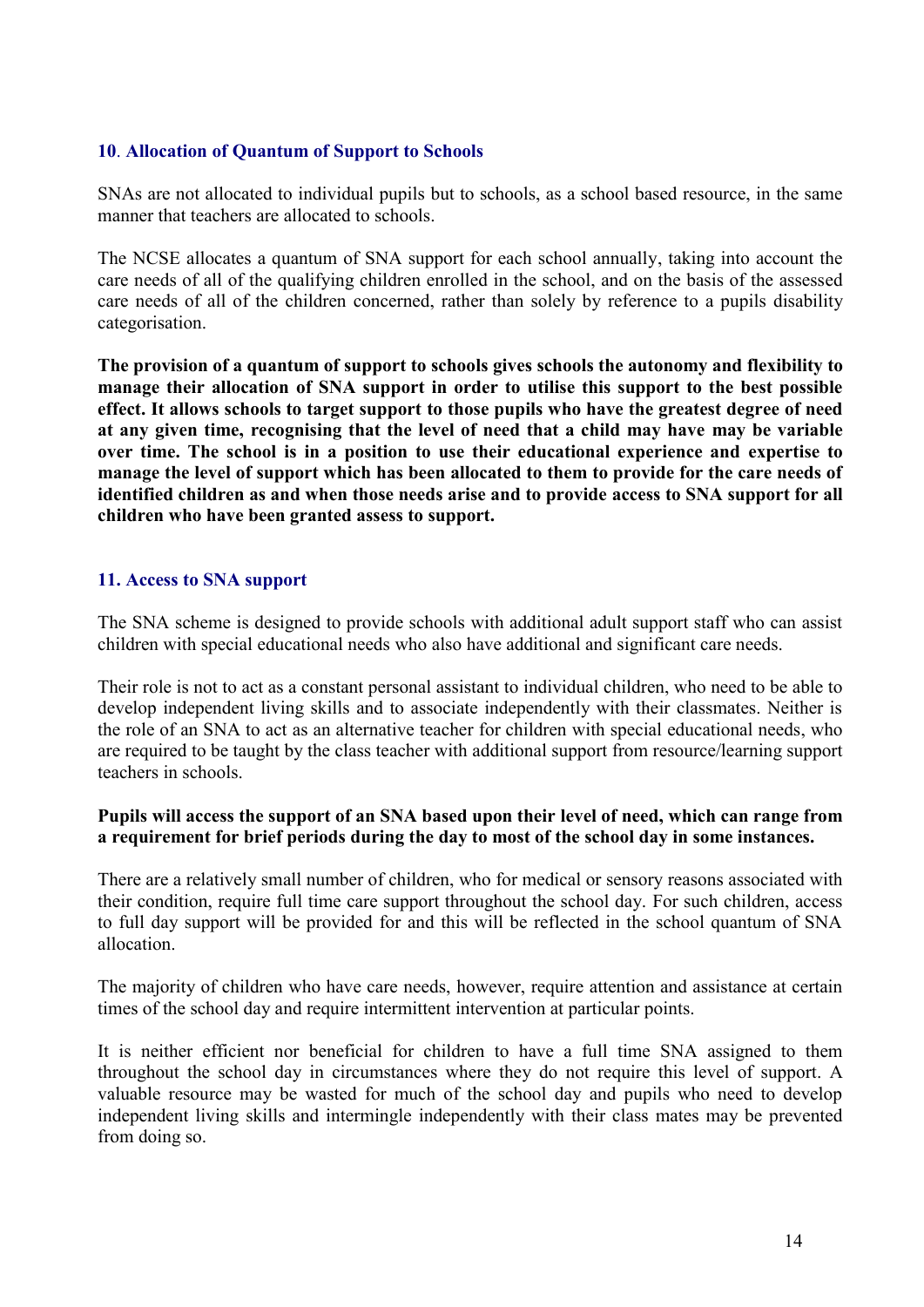Students who have care needs requirements are therefore granted access to SNA support, whereby a quantum of SNA support is allocated to a school, which is reflective of the assessed individual needs of a group of identified children. Those SNAs will then be in a position to cater for the care needs of those designated pupils, as the need arises, and as they require assistance, with the level of support being provided reflecting actual need at any given time.

It is important to ensure that the presence of SNA support does not create over dependency, act as a barrier or intermediary between the student and class teacher or contribute to the social isolation of students by creating a barrier between the students and his/her peers.

**A key aspiration for pupils with special educational needs is that they will, on completion of their school-based education, be able to graduate as young independent adults in so far as this is possible. There is therefore a need to balance the support provided in schools with each pupil's right to acquire personal independence skills. As such, in order to give those pupils every opportunity possible to develop independent living skills, the assistive SNA support which is given to them should always be at the minimum level required to meet the care needs of the pupil.** 

The alternative would be the provision of too much SNA support, where a child can be overly shadowed or constantly monitored by an attached adult. As evidenced in the policy review, this can lead to social isolation, frustration, feelings of exclusion and can act as a barrier to a child achieving independent living skills.

Good practice is that SNA's will be aware of the various configurations of support such as close proximity and distance, as appropriate, with dependency upon a particular SNA being avoided.

Attending to students moving from dependence to independence can be bridged by the strategic use of team-teaching to assist the student in accessing learning in a less dependent classroom environment. The role of fellow students in this regard should also be considered.

## **12. Role of Schools to Manage SNA Support**

**SNAs should be deployed by schools in a manner which best meets the care support requirements of the children enrolled in the school for whom SNA support has been allocated. It is a matter for schools to allocate the support as required, and on the basis of individual need, which allows schools flexibility in how the SNA support is utilised.**

**Once allocated to schools, SNAs are important and valued members of the school community. An SNA is an important whole school resource. SNAs participate fully in the life of the school and may therefore also assist other children is the school, who from time to time need assistance, or who have intermittent care needs, but who may not have been assessed as requiring SNA support on a permanent basis.** 

SNA duties are assigned at the discretion of the Principal, or another person acting on behalf of the Principal, and/or the Board of Management of a school or VEC in accordance with [Circular](http://www.education.ie/en/Circulars-and-Forms/Active-Circulars/cl0071_2011.pdf)  [0071/2011.](http://www.education.ie/en/Circulars-and-Forms/Active-Circulars/cl0071_2011.pdf)

The work of SNAs should, at the principal or teachers direction, be focussed on supporting the particular care needs of the student with special educational needs and should be monitored on an ongoing basis and modified accordingly.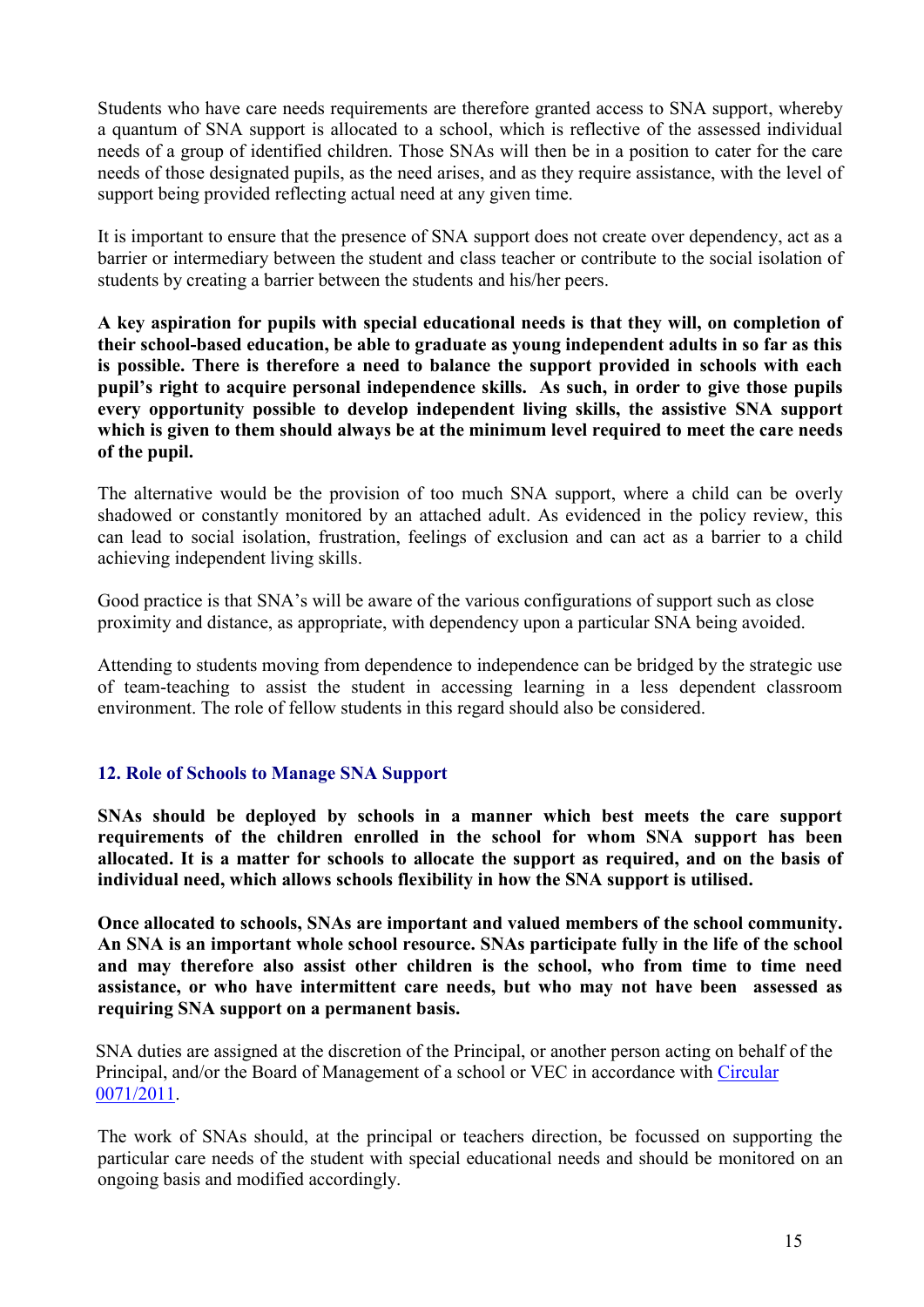The role and duties of SNAs and the intended purpose of the scheme, as set out in this Circular, should be communicated to parents by school authorities, when discussing the issue of provision of SNA support to qualifying children in the school with parents.

## **13. Annual Review**

#### **All SNA allocations are subject to annual review by the NCSE as each school now receives an annual allocation of support each year.**

A key goal of SNA support is to help children to develop their independent living skills. It is important that pupils do not become over dependent on adult SNA support nor unduly isolated from peers. Where care needs diminish and the goal of independence is achieved, the level of SNA support required by the child should be reduced. In some cases, a pupil's care needs may remain constant, or increase, due to the nature of their condition. All pupils with access to SNA support therefore have their need for this support reviewed on a regular basis, with school and parental feedback being an important and valued part of the review process. The general rule being that the role of support staff should decrease as independence increases. A review of SNA support should include a review of the care support plan for the child concerned.

#### **14. Timebound Allocation**

The care needs of pupils are not constant but change as children grow and develop. In many instances, access to SNA care support may have been allocated to a pupil to ameliorate a particular difficulty that a pupil may have at a certain point in time, such as care support to assist with toileting issues, or a particular behaviour.

#### **The care needs that a pupil has may change over time. Many children will naturally have diminishing care needs as they get older and as they develop both physically and socially.**

It is neither appropriate nor beneficial for a child to have a permanent allocation of SNA support which would follow them throughout their school career without recourse to a consideration of changing needs. This could impede that child's development of independent living skills, interaction with peers, or stigmatise the child though association with a permanent allocation of adult support, at a point of their development where this support may no longer be required.

**Whereas the NCSE will maintain the minimum SERC recommended ratios of SNA support in special schools and classes, all other SNA allocations which are made, from September 2014, will be time bound, linked to the provision of a personal pupil plan, will be made initially for a maximum period of three years, subject to annual review, and subject to a full reassessment of their care needs at the end of the three year period.**

## **15. Personal Pupil Plan (PPP)**

Personalised Pupil Planning should be a feature of provision for all students with special educational needs. A team approach to the development, implementation and review of Personal Pupil Plans should be adopted. Where relevant, and in any instance where SNA support is provided, a care dimension should be included in the planning.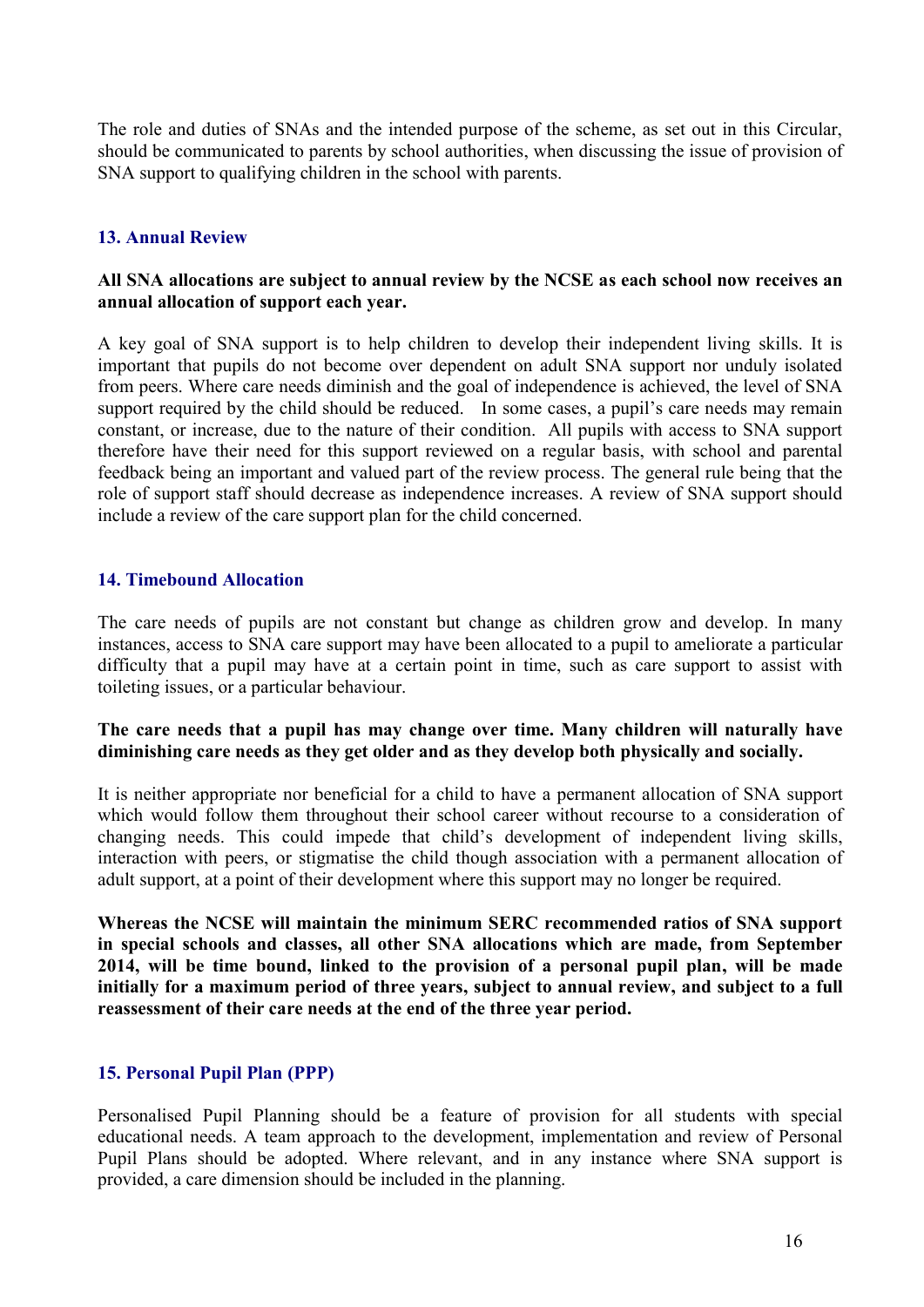Schools are currently encouraged to use individualised planning through policy guidance, support, and training and the majority of schools now use some form of personal education planning for children with special needs.

Further assistance to schools in relation to the development of Personal Pupil Plans will be set out in forthcoming Circulars.

In the interim, the following documents from the National Educational Psychological Services, the National Council for Special Education, and the Special Education Support Services, contain information for schools, guidance, and sample Personal Pupil Plan templates which schools may wish to refer to, or use:

[http://www.education.ie/en/Schools-Colleges/Services/Educational-Psychologist-NEPS-](http://www.education.ie/en/Schools-Colleges/Services/Educational-Psychologist-NEPS-/neps_special_needs_resource_pack.pdf) [/neps\\_special\\_needs\\_resource\\_pack.pdf](http://www.education.ie/en/Schools-Colleges/Services/Educational-Psychologist-NEPS-/neps_special_needs_resource_pack.pdf)

[http://www.ncse.ie/uploads/1/final\\_report.pdf](http://www.ncse.ie/uploads/1/final_report.pdf)

<http://www.sess.ie/resources/teaching-methods-and-organisation>

## **The deployment of all additional individualised supports, both teaching and non teaching, which are provided to support children with special needs should be linked to a personalised planning process for the pupils for whom the application is being made.**

If an application is being made for additional support, such as care support, it is important to ensure that the school has a clear plan in place as to how this resource will be utilised and the timeframe for which this resource is expected to be required.

From the 2015/16 school year onwards, all new applications for SNA support must include a copy of that pupils PPP, must be clearly linked to the individualised planning in place for each student and specifically refer to the student's identified care needs. The plan must also focus on the proactive development of students' independence skills and set out the programmes and strategies that are being used to meet the child's needs.

**Schools applying for SNA support from the 2015/16 school year will be required to submit a Personal Pupil Plan for each pupil outlining the pupil's special care needs and showing how the SNA will be deployed to assist the pupil. The plan should demonstrate how the school intends to actively reduce, and where appropriate, eliminate dependency on SNA support within a reasonable timeframe. The plan should include time-bound targets for the development of independence skills. Only a very small number of pupils with severe special educational needs and very significant care needs will continue to require access to Special Needs Assistant support throughout their education.**

Good practice is that the SNA should contribute to the care plan and support the student to voice their views on the Personal Pupil Plan. The SNA will also assist in monitoring the implementation and impact of the plan including documenting, via observation schedules, the progress being made in relation to the child's care needs on a day-to-day basis.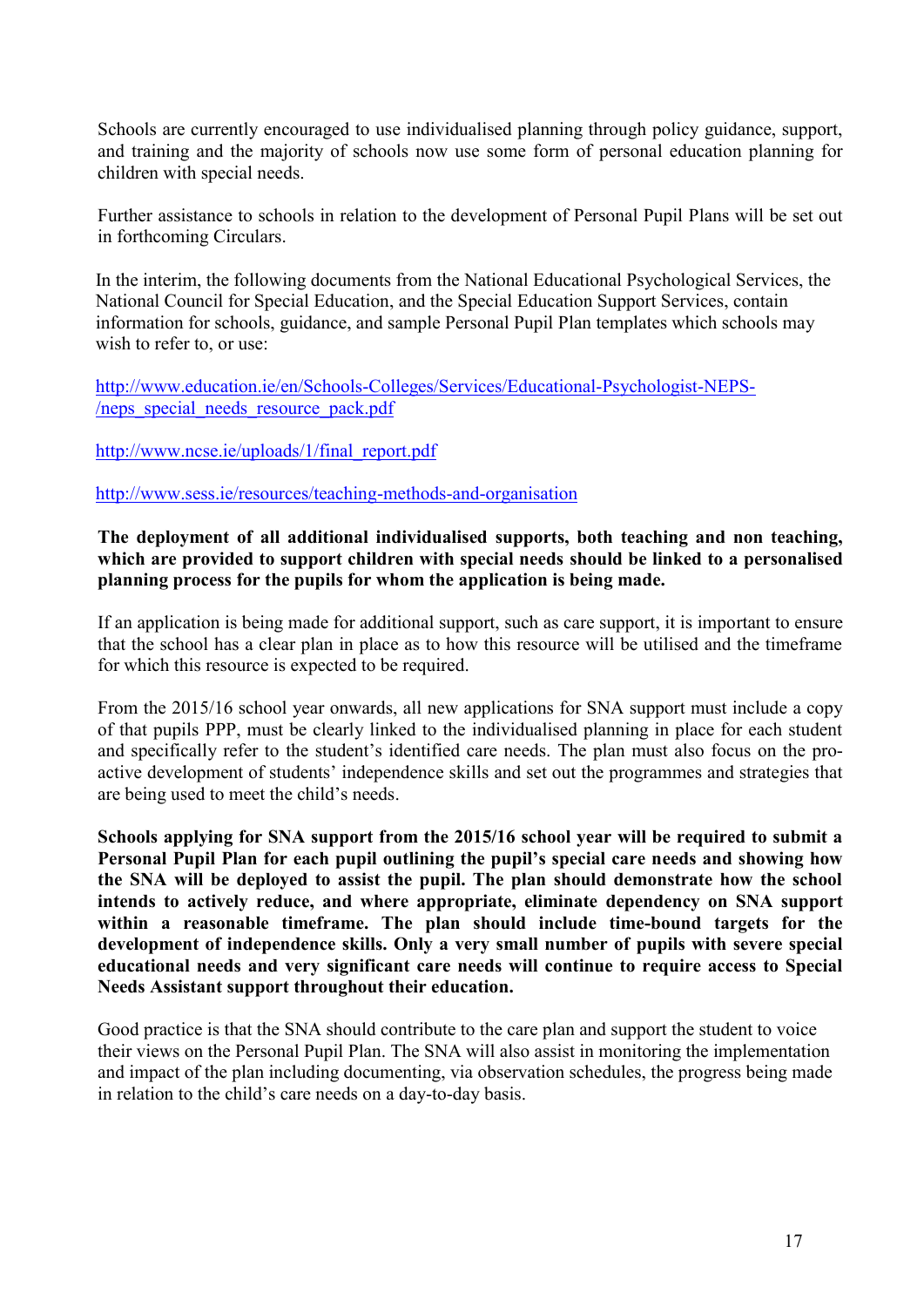### **16. The Views of the Child.**

In deciding the level and extent of access to SNA support which should be provided to a child, the best interests of the child should be the paramount consideration.

As far as practicable, the views of a child capable of forming his/her own views should be obtained and given due weight, having regard to the age and maturity of the child.

The views of the child, where possible, should therefore be taken into account in reviewing the extent of access to SNA support required.

#### **17. Post Primary SNA Allocation**

Transition to post-primary should be recognised as a critical time for a student with special educational needs.

#### **Personal Pupil Plans for fourth and fifth class students should reflect this and focus on ensuring that student care needs are, in so far as possible, ameliorated before moving to postprimary.**

Some pupils, particularly those with physical disabilities or conditions with enduring needs, will continue to have a requirement for some level of access to SNA support. In some instances, there may also be short term care needs for pupils with SEN as they transition to post primary schools.

For some pupils at post primary age, emerging conditions or needs may only manifest as the child or young adult gets older.

However, for the most part, only students with chronic and serious care needs arising from a disability should require SNA support either in sixth class or in primary and in post-primary schools. Care supports freed up as a result should be reinvested in further supplementary teaching supports for this group of students.

#### **SNA support will be provided for Post Primary schools who enrol pupils with special educational care needs and support will be provided in a manner which recognises the distinct requirements of post primary schools, where pupils may attend a range of different classes as opposed to being based primarily in a single classroom.**

However, continued and ongoing access to SNA support is generally not desirable for post-primary students, unless absolutely essential, as it can impede their independence and socialisation needs at an important developmental stage of their life.

The most appropriate form of support for post primary aged pupils with special educational needs in mainstream schools will be a combination of differentiated and additional teaching supports from class teachers, from resource/learning support teachers either though team teaching or withdrawal, and from other relevant teaching staff, as opposed to care support from an SNA.

**Accordingly, whereas SNA support will be provided to post primary schools when required, in general, only pupils with chronic and serious care needs will normally be allocated SNA support in post primary schools. In considering applications for SNA support from post**